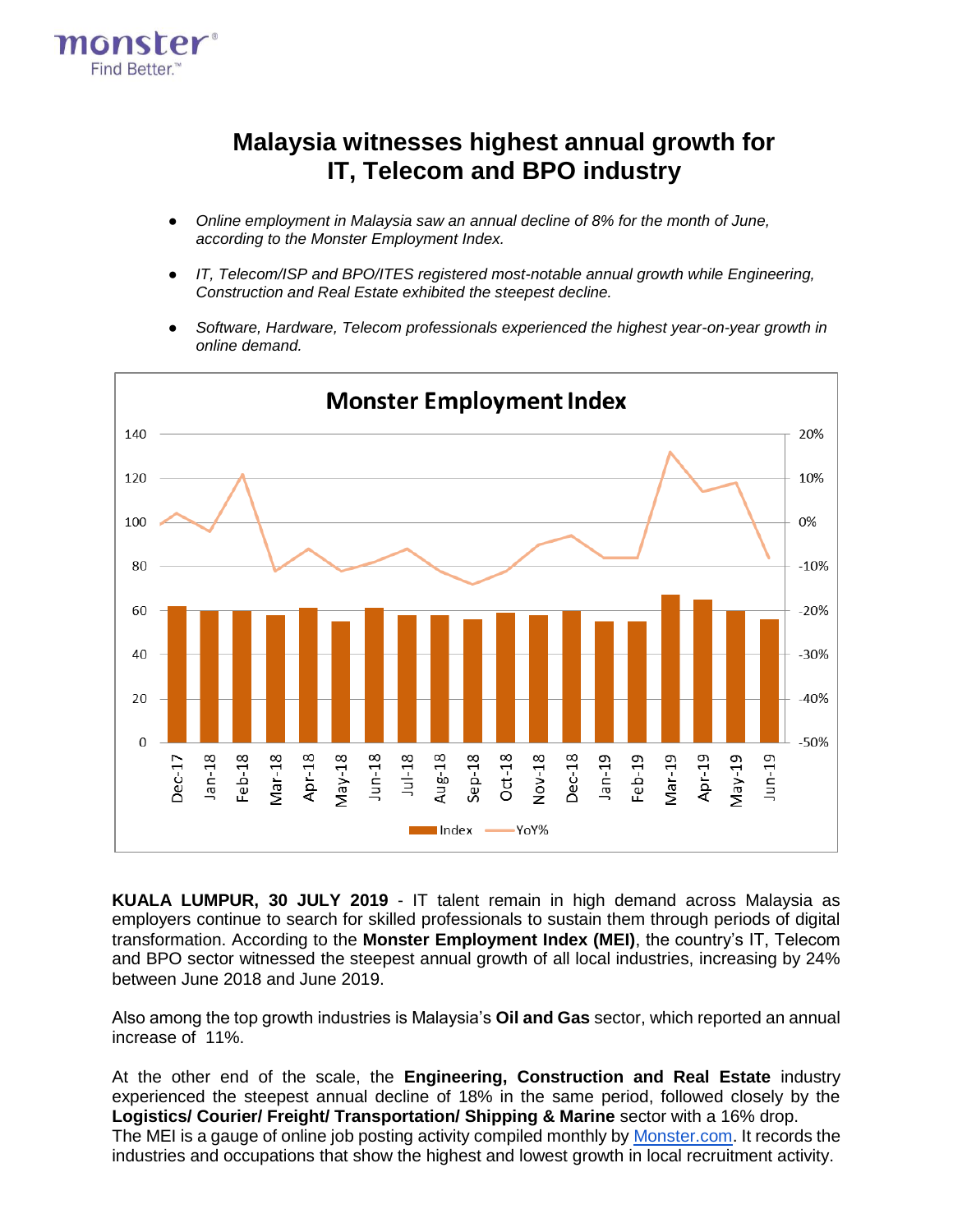Of the nine industry occupations monitored by the Index, only two witnessed positive growth in online recruitment activity for the month. **Software, Hardware, Telecom** employees remain in high demand with a 13% annual increase, following by **Sales and Business Development**  professionals at 3%.

**At the lower end of the scale.** demand for **Engineering, Construction and Real Estate**  professionals continues to decline, with a 17% drop year-on-year for June, followed by **Finance & Accounts** talent, which declined by 13%.

*"Online recruitment in Malaysia is currently experiencing a slight decline. Moving into the second half of 2019, we expect this to be temporary and to slowly strengthen over the next few months. The demand for IT talent continues to see growth, due to the positive increases in technology and digital capabilities of businesses and increased digital adoption across all sectors. This will continue to revolutionise the Malaysian market in a way that bolsters the growth of IT talent in the country," a company spokesperson said*.

The [Monster Employment Index \(MEI\)](https://www.monster.com.sg/employment-index/) is a gauge of online job posting activity compiled monthly by [Monster.com.](http://monster.com.my/) It records the industries and occupations that show the highest and lowest growth in local recruitment activity.

Monster Employment Index Malaysia results for the past 18 months are as follows:

| Jan | ⊑eb | Mar | Apr | May | Jun | Jul | Aug | Sep | Oct | Nov | Dec | Jan | Feb | Mar | Apr | May | Jun | $40-V$ |
|-----|-----|-----|-----|-----|-----|-----|-----|-----|-----|-----|-----|-----|-----|-----|-----|-----|-----|--------|
| 18  | 18  | 18  | 18  | 18  | 18  | 18  | 18  | 18  | 18  | 18  | 18  | 19  | 19  | 19  | 19  | 19  | 19  |        |
| 60  | 60  | 58  | 61  | 55  | 61  | 58  | 58  | 56  | 59  | 58  | 60  | 55  | 55  | 67  | 65  | 60  | 56  | $-8%$  |

| Year-over-year Growth                  | Jun      | Jun | % Growth    | <b>Year-over-year Growth</b>                                                  | Jun | Jun | % Grow      |
|----------------------------------------|----------|-----|-------------|-------------------------------------------------------------------------------|-----|-----|-------------|
|                                        | 18<br>19 |     | $Y$ -o- $Y$ |                                                                               | 18  | 19  | $Y$ -0- $Y$ |
| IT, Telecom/ISP and<br><b>BPO/ITES</b> | 101      | 125 | 24%         | Advertising, Market Research,<br>Public Relations, Media and<br>Entertainment | 60  | 55  | -8%         |
| Oil and Gas                            | 92       | 102 | 11%         | <b>BFSI</b>                                                                   | 68  | 59  | $-13%$      |
| Hospitality                            | 55       | 59  | 7%          | Logistic, Courier/ Freight/<br>Transportation, Shipping/<br>Marine            | 70  | 59  | $-16%$      |
| Retail                                 | 42       | 42  | $0\%$       | Engineering, Construction and<br><b>Real Estate</b>                           | 66  | 54  | $-18%$      |

## **Top Growth Industries Lowest Growth Industries**

| Year-over-year Growth                                                         | Jun<br>18 | Jun<br>19 | % Growth<br>$Y$ -0- $Y$ |
|-------------------------------------------------------------------------------|-----------|-----------|-------------------------|
| Advertising, Market Research,<br>Public Relations, Media and<br>Entertainment | 60        | 55        | $-8%$                   |
| <b>BFSI</b>                                                                   | 68        | 59        | $-13%$                  |
| Logistic, Courier/ Freight/<br>Transportation, Shipping/<br>Marine            | 70        | 59        | $-16%$                  |
| Engineering, Construction and<br><b>Real Estate</b>                           | 66        | 54        | $-18%$                  |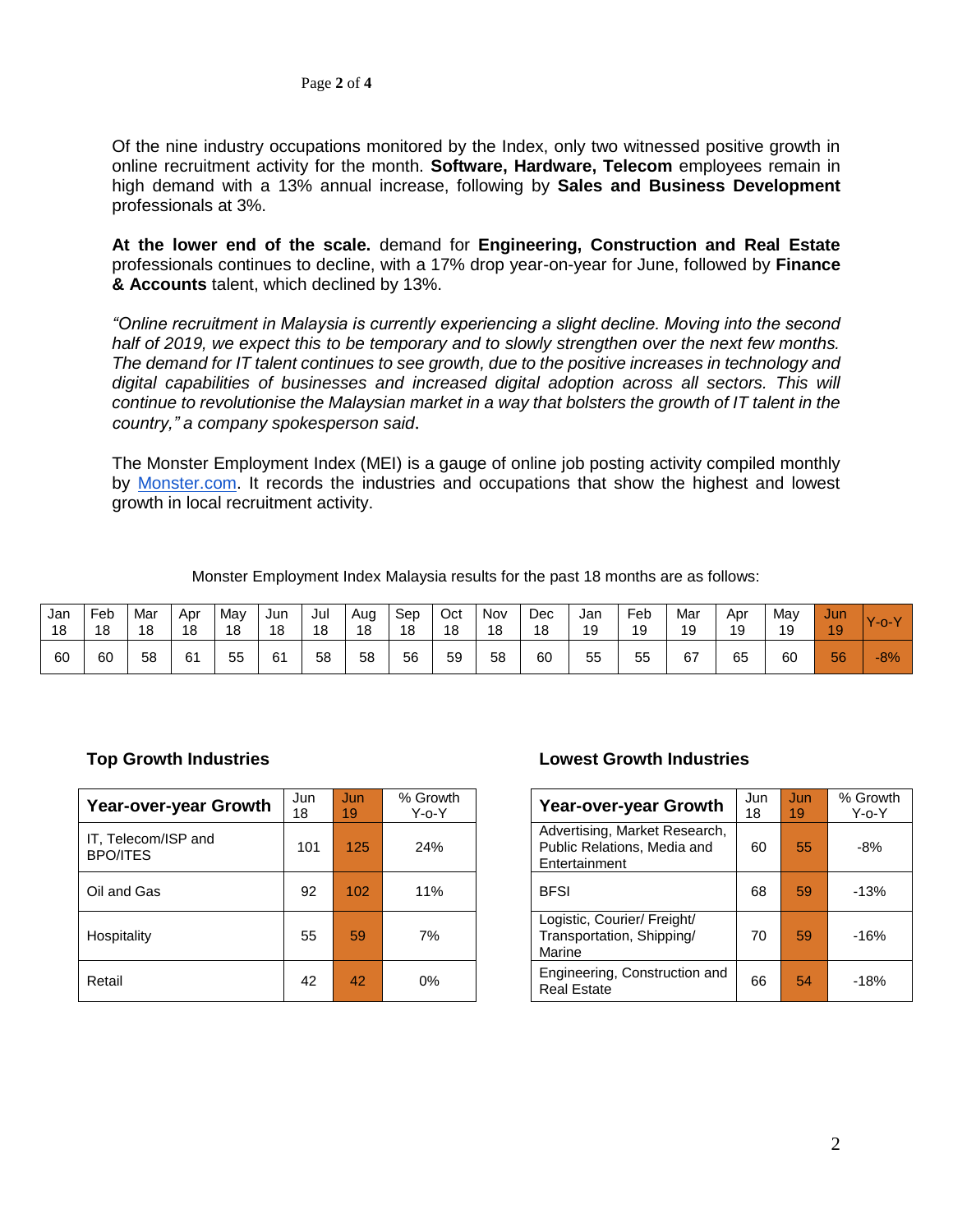| Year-over-year Growth           | Jun<br>18 | Jun<br>19 | % Growth<br>Y-o-Y | Year-over-year Growth                   | Jun<br>18 | Jun<br>19 | % Grow<br>$Y$ -0- $Y$ |
|---------------------------------|-----------|-----------|-------------------|-----------------------------------------|-----------|-----------|-----------------------|
| Software, Hardware, Telecom     | 60        | 68        | 13%               | HR & Admin                              | 61        | 56        | -8%                   |
| Sales & Business<br>Development | 72        | 74        | 3%                | Purchase/ Logistics/ Supply<br>Chain    | 74        | 65        | $-12%$                |
| <b>Customer Service</b>         | 22        | 22        | 0%                | Finance & Accounts                      | 68        | 59        | $-13%$                |
| Marketing & Communications      | 79        | 77        | $-3%$             | Engineering /Production, Real<br>Estate | 71        | 59        | $-17%$                |

## **Top Growth Occupations Lowest Growth Occupations**

| <b>Year-over-year Growth</b>            | Jun<br>18 | Jun<br>19 | % Growth<br>$Y$ -o- $Y$ |
|-----------------------------------------|-----------|-----------|-------------------------|
| HR & Admin                              | 61        | 56        | -8%                     |
| Purchase/Logistics/Supply<br>Chain      | 74        | 65        | $-12%$                  |
| Finance & Accounts                      | 68        | 59        | $-13%$                  |
| Engineering /Production, Real<br>Estate | 71        | 59        | $-17%$                  |

# **By Industry**

|                                                                                                    |     | 2018 |     |     |     |     |     |     | 2019 |     |     |     |     |  |  |
|----------------------------------------------------------------------------------------------------|-----|------|-----|-----|-----|-----|-----|-----|------|-----|-----|-----|-----|--|--|
|                                                                                                    | Jun | Jul  | Aug | Sep | Oct | Nov | Dec | Jan | Feb  | Mar | Apr | May | Jun |  |  |
| IT, Telecom/ISP and<br><b>BPO/ITES</b>                                                             | 101 | 102  | 102 | 106 | 124 | 119 | 118 | 118 | 121  | 134 | 134 | 127 | 125 |  |  |
| <b>Engineering, Construction</b><br>and Real Estate                                                | 66  | 63   | 62  | 59  | 62  | 60  | 59  | 56  | 55   | 68  | 62  | 59  | 54  |  |  |
| <b>BFSI</b>                                                                                        | 68  | 63   | 62  | 58  | 64  | 61  | 61  | 60  | 62   | 76  | 71  | 65  | 59  |  |  |
| Production/Manufacturing,<br><b>Automotive and Ancillary</b>                                       | 92  | 90   | 89  | 88  | 91  | 90  | 91  | 88  | 91   | 95  | 93  | 89  | 88  |  |  |
| <b>Oil and Gas</b>                                                                                 | 92  | 92   | 94  | 87  | 98  | 103 | 98  | 102 | 103  | 99  | 106 | 99  | 102 |  |  |
| <b>Hospitality</b>                                                                                 | 55  | 53   | 55  | 53  | 55  | 54  | 56  | 55  | 58   | 61  | 63  | 63  | 59  |  |  |
| <b>Retail</b>                                                                                      | 42  | 39   | 40  | 37  | 43  | 40  | 40  | 35  | 33   | 55  | 54  | 47  | 42  |  |  |
| Logistic, Courier/ Freight/<br>Transportation, Shipping/<br>Marine                                 | 70  | 69   | 66  | 59  | 68  | 61  | 64  | 63  | 54   | 80  | 73  | 68  | 59  |  |  |
| <b>Advertising, Market</b><br><b>Research, Public Relations,</b><br><b>Media and Entertainment</b> | 60  | 56   | 58  | 54  | 58  | 56  | 55  | 53  | 52   | 64  | 63  | 58  | 55  |  |  |

# **By Occupation**

|                                                   |     | 2018 |     |     |     |     |            |     |     | 2019 |     |     |     |  |  |  |
|---------------------------------------------------|-----|------|-----|-----|-----|-----|------------|-----|-----|------|-----|-----|-----|--|--|--|
|                                                   | Jun | Jul  | Aug | Sep | Oct | Nov | <b>Dec</b> | Jan | Feb | Mar  | Apr | May | Jun |  |  |  |
| Software, Hardware,<br><b>Telecom</b>             | 60  | 57   | 56  | 57  | 67  | 67  | 62         | 62  | 64  | 85   | 82  | 71  | 68  |  |  |  |
| <b>Finance &amp; Accounts</b>                     | 68  | 64   | 64  | 60  | 65  | 62  | 61         | 60  | 60  | 70   | 67  | 63  | 59  |  |  |  |
| <b>Sales &amp; Business</b><br><b>Development</b> | 72  | 73   | 74  | 72  | 76  | 74  | 76         | 69  | 69  | 83   | 82  | 77  | 74  |  |  |  |
| <b>Customer Service</b>                           | 22  | 22   | 22  | 22  | 30  | 19  | 15         | 16  | 15  | 22   | 23  | 23  | 22  |  |  |  |
| <b>Marketing &amp;</b><br><b>Communications</b>   | 79  | 77   | 78  | 76  | 78  | 77  | 78         | 75  | 75  | 84   | 83  | 79  | 77  |  |  |  |